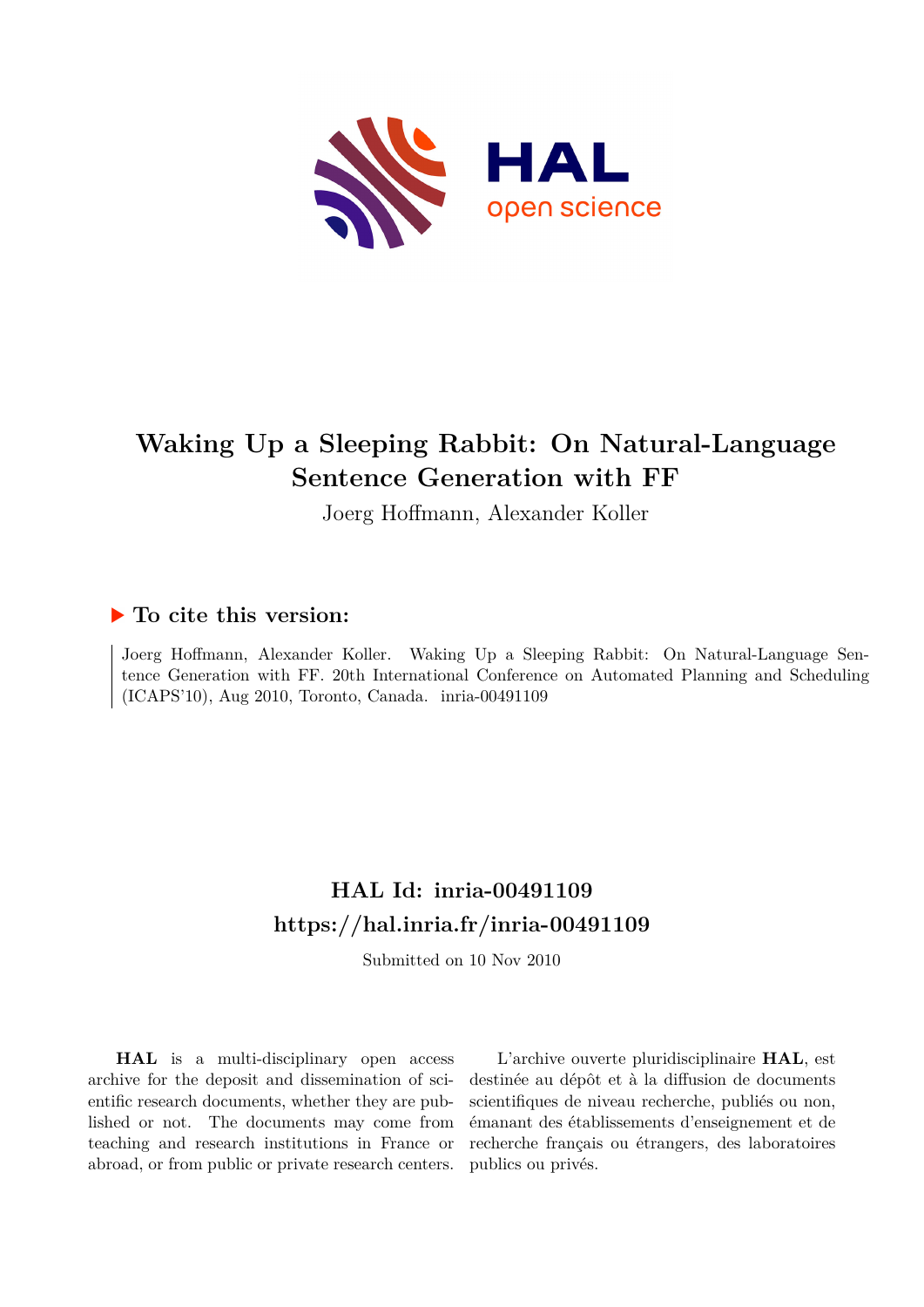### **Waking Up a Sleeping Rabbit: On Natural-Language Sentence Generation with FF**

**Alexander Koller**

Saarland University, Germany koller@mmci.uni-saarland.de

#### **Abstract**

We present a planning domain that encodes the problem of generating natural language sentences. This domain has a number of features that provoke fairly unusual behavior in planners. In particular, hitherto no existing automated planner was sufficiently effective to be of practical value in this application. We analyze in detail the reasons for ineffectiveness in FF, resulting in a few minor implementation fixes in FF's preprocessor, and in a basic reconfiguration of its search options. The performance of the modified FF is up to several orders of magnitude better than that of the original FF, and for the first time makes automated planners a practical possibility for this application. Beside thus highlighting the importance of preprocessing and automated configuration techniques, we show that the domain still poses several interesting challenges to the development of search heuristics.

#### **Introduction**

Natural language generation (NLG) – the problem of computing a sentence or text that communicates a given piece of information – has a long-standing connection to automated planning (Perrault and Allen 1980). In the past few years, the idea has been picked up again in the NLG community, both to use planning as an approach for modeling language problems (e.g., (Steedman and Petrick 2007)) and to tackle the search problems in NLG by using techniques from planning (Koller and Stone 2007).

Existing planners are relatively good at solving modest instances of the planning problems that arise in this context. However, Koller and Petrick (2010) recently showed that as the planning problem instances from Koller and Stone (2007) scale up, off-the-shelf planners become slow – indeed, too slow to be practically useful in NLG applications. They showed this for SGPlan and several variants of FF (Hoffmann and Nebel 2001); we show it herein also for LAMA (Richter, Helmert, and Westphal 2008). Koller and Petrick noted that there are major sources of inefficiency both in the search itself and in the commonly used preprocesses; they identified several features of the domain (e.g. comparatively large predicate and operator arities) that diverge from most IPC benchmarks.

**Jorg Hoffmann ¨** INRIA, France joerg.hoffmann@inria.fr



Figure 1: Derivation of "The white rabbit sleeps."

In this paper, we revisit this situation, and analyze the sources of inefficiency in detail for FF. Based on the analysis, we modify FF and obtain dramatically better performance that, for the first time, makes automated planners a realistic possibility for NLG applications. To achieve this quantum leap, all that is needed are a few minor implementation fixes in FF's preprocessor, and basic reconfiguration of its search options. While these changes certainly are no contribution to planning in their own right, we consider it a valuable – and slightly unsettling – lesson learned that such banalities can make the difference between success and failure. They can hold up progress in planning applications for years, unless users of a planner have direct access to its developer. We interpret this as a strong call for more research on automated configuration techniques, e.g. along the lines of Hutter et al. (2007). The detrimental effect of preprocessing details also sheds a light on the importance of this often neglected part of the planning process.

Apart from these insights, our domain remains an interesting challenge for the development of better heuristics. There still are realistic instances of the NLG planning domain on which our modified FF is not practical. Overcoming this weakness would entail overcoming fundamental weaknesses of FF's goal ordering techniques and the relaxed plan heuristic – variants of which are used in many planners today.

#### **Sentence generation as planning**

We consider a domain pertaining to the generation of natural language sentences based on tree-adjoining grammar (TAG; (Joshi and Schabes 1997)). This is a standard problem in computational linguistics, which we sketch by example; see (Stone et al. 2003; Koller and Stone 2007) for details.

A TAG grammar consists of a finite set of *elementary trees*, each of which contains one or more words; the left

Copyright  $\odot$  2010, Association for the Advancement of Artificial Intelligence (www.aaai.org). All rights reserved.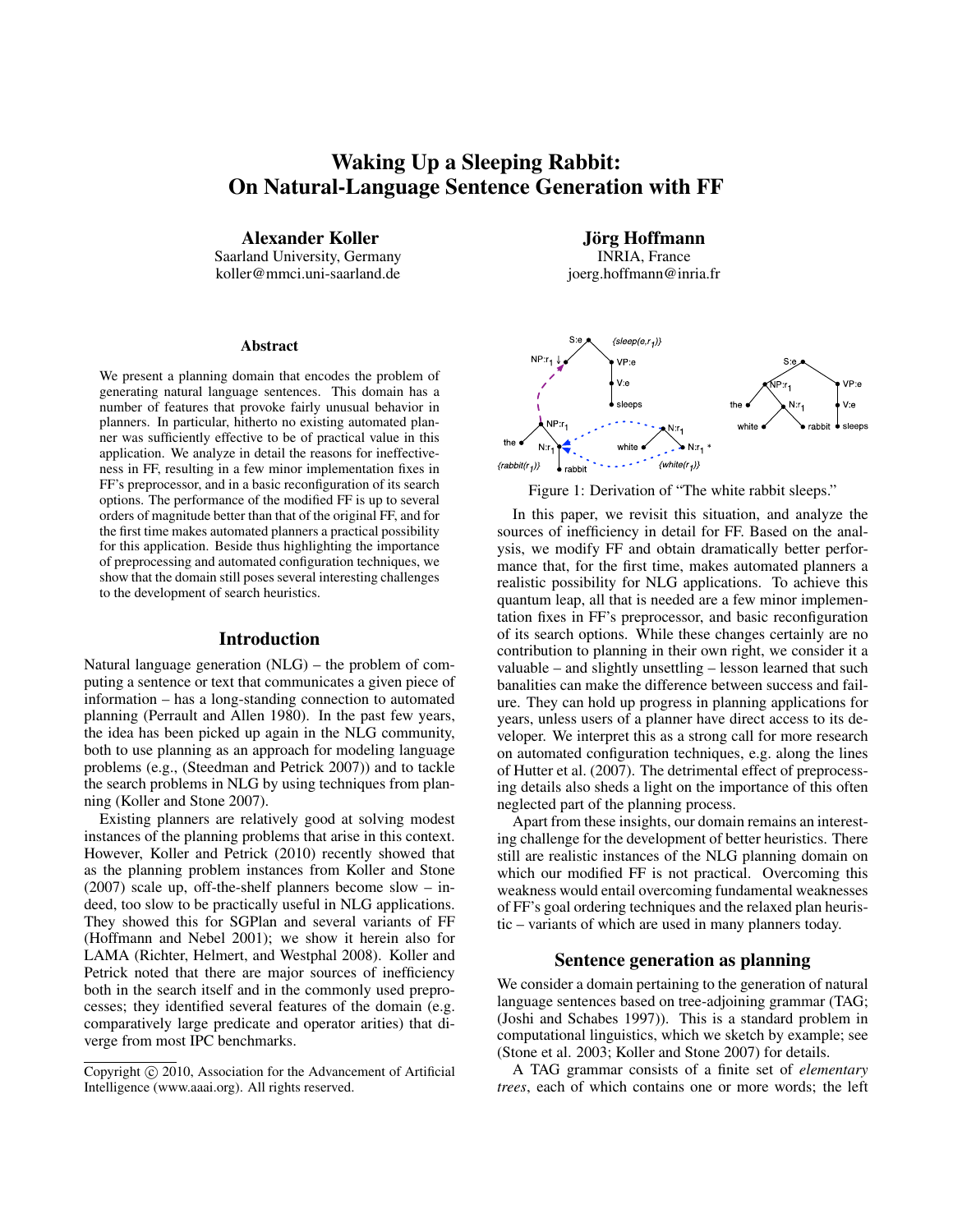```
sleeps(u, u_1, u_n, x_0, x_1):
Precond: subst(S, u) \wedge ref(u, x_0) \wedge sleep(x_0, x_1)∧ current(u_1) ∧ next(u_1, u_n)Effect: \negsubst(S, u) ∧ expressed(sleep, x<sub>0</sub>, x<sub>1</sub>)
          \wedge subst(NP, u) \wedge ref(u_1, x_1)∧ ¬current(u_1) ∧ current(u_n)\land \forall y \, y \neq x_1 \rightarrow distractor(u_1, y)\textbf{rability}(u, x_0):
```
Precond: subst(NP, u)  $\wedge$  ref $(u, x_0) \wedge$  rabbit $(x_0)$ Effect:  $\neg$ subst(NP, u)  $\land$  canadjoin(N, u)  $\land \forall y$ . $\neg$ rabbit $(y) \rightarrow \neg$ distractor $(u, y)$ 

 $\textbf{white}(u, x_0)$ :

Precond: canadjoin(N, u)  $\wedge$  ref $(u, x_0) \wedge$  rabbit $(x_0)$ Effect:  $\forall y. \neg \text{white}(y) \rightarrow \neg \text{distance}(u, y)$ 

Figure 2: Actions for generating "The white rabbit sleeps."

of Fig. 1 shows three trees for "the rabbit", "sleeps", and "white". Trees can be combined using the operations of *substitution* (purple dashed arrow in the figure) and *adjunction* (blue dotted arrows) to form larger trees. The end result of a grammatically correct derivation is a tree all of whose leaves are labeled with words, as on the right of Fig. 1. We can read off a sentence from such a tree from left to right.

To use TAG grammars for generation (Stone et al. 2003), we assume a set of ground atoms expressing the information we want the sentence to convey, such as  $\{sleep(e, r_1)\},$  and a knowledge base that contains all ground atoms we know to be true; say,  $\{\mathsf{sleep}(e, r_1),\mathsf{rabbit}(r_1),\mathsf{rabbit}(r_2),\mathsf{white}(r_1),\mathsf{brown}(r_2)\}.$ We then add variables ranging over constants from the knowledge base to the nodes of each elementary tree, and equip every elementary tree with a set of atoms over these variables to encode the meaning this tree expresses (printed in italics in the figure). Fig. 1 already shows specific instances of the elementary trees from the grammar, in which constants have been substituted for these variables. The derivation in the figure conveys the intended meaning – in particular, that  $r_1$  sleeps. Crucially, it also describes uniquely who does the sleeping: The sentence "the rabbit sleeps" would not have done this, as "the rabbit" could be understood either as  $r_1$  or  $r_2$ . We say that  $r_2$  is a *distractor* for the subject of the sentence, which is removed by adjoining the tree for "white". In short, the sentence generation problem consists in computing a grammatically correct TAG derivation from instances of the elementary trees in the grammar that conveys the intended meaning and describes all referents uniquely.

#### **Sentence generation as a planning problem**

The TAG sentence generation problem can be encoded as a planning problem (Koller and Stone 2007). The key idea is that each operator encodes the addition of an elementary tree to the derivation; the syntactic and semantic requirements and effects of doing this are captured in the operator's precondition and effect.

More precisely, each operator has a parameter  $u$  representing the syntax node into which the elementary tree is substituted or adjoined, and a parameter  $u_i$  for each substitution node. There are also parameters  $x_0, \ldots, x_k$  for the variables in the semantic representation of the elementary tree;

 $x_0$  is the variable that occurs at the root of the tree. The planning state encodes a list of possible node names:  $current(u)$ expresses that  $u$  is the next node name that should be picked when a new substitution node is created, and  $next(u, v)$  says that the next node after  $u$  is  $v$ . These atoms are used to select names for the substitution nodes that are introduced by adding an elementary tree; the parameter  $u_n$  represents the node that will be current after the addition.

The atom subst $(A, u)$  expresses that we need to still substitute something into the substitution node  $u$  with label  $A$ ; the initial state contains an atom subst $(S, root)$  where S stands for "sentence" and root is an arbitrary name for the root of the derivation. The mapping from nodes to semantic constants is maintained using the ref atoms; the initial state for generating a sentence about the event  $e$  contains an atom  $ref(root, e)$ . Finally, we keep track of the uniqueness of referring expressions in the distractor atoms: distractor $(u, a)$ expresses that the expression at syntax node  $u$  could still be misunderstood as a.

The example generation problem above translates into a planning problem whose domain is shown in Fig. 2. The initial state of the problem encodes the generation problem's knowledge base; it contains atoms rabbit( $r_1$ ), sleep( $e, r_1$ ), etc. The goal requires syntactic completeness as  $\forall u \forall A \neg \textsf{subst}(A, u)$  and unique reference as  $\forall u \forall x$ -distractor $(u, x)$ ; it also specifies the semantic representation we want to express in an atom expressed(sleep,  $e, r_1$ ).

A minimal plan for the example problem is sleeps(root,  $n_1, n_2, e, r_1$ ); rabbit $(n_1, r_1)$ ; white $(n_1, r_1)$ . This plan can be automatically decoded into the derivation shown in Fig. 1. The first two steps of the plan alone would not be a correct plan because they leave an atom distractor $(n_1, r_2)$  in the state, which contradicts the goal that all distractors have been eliminated.

#### **FF Pitfalls and Fixes**

The basic observation of FF's inefficiency in the NLG domain was made before (Koller and Petrick 2010); here we examine its causes in detail. For some of the observed pitfalls, we are able to provide simple fixes. Others pose serious challenges to planning research.

#### **Preprocessing**

While preprocessing the ADL formulas, FF has a subroutine that checks the grounded formulas for tautologies. This involves a loop checking all pairs of sub-formulas within every conjunction and disjunction, testing whether they are identical/identical modulo their sign. For example, if we find  $\phi$  and  $\neg \phi$  within a disjunction, then the disjunction is replaced by TRUE. We haven't tested whether this subroutine has a notable effect in other benchmarks. In our domain, the only effect it has is to take a huge amount of runtime on the long goal conjunctions stating that we do not want any open substitution nodes or distractors. The fix is to switch this subroutine off. This trivial operation alone can render previously infeasible instances (preprocessing time  $> 15$  minutes) harmless (instance solved in 6 seconds *total* time).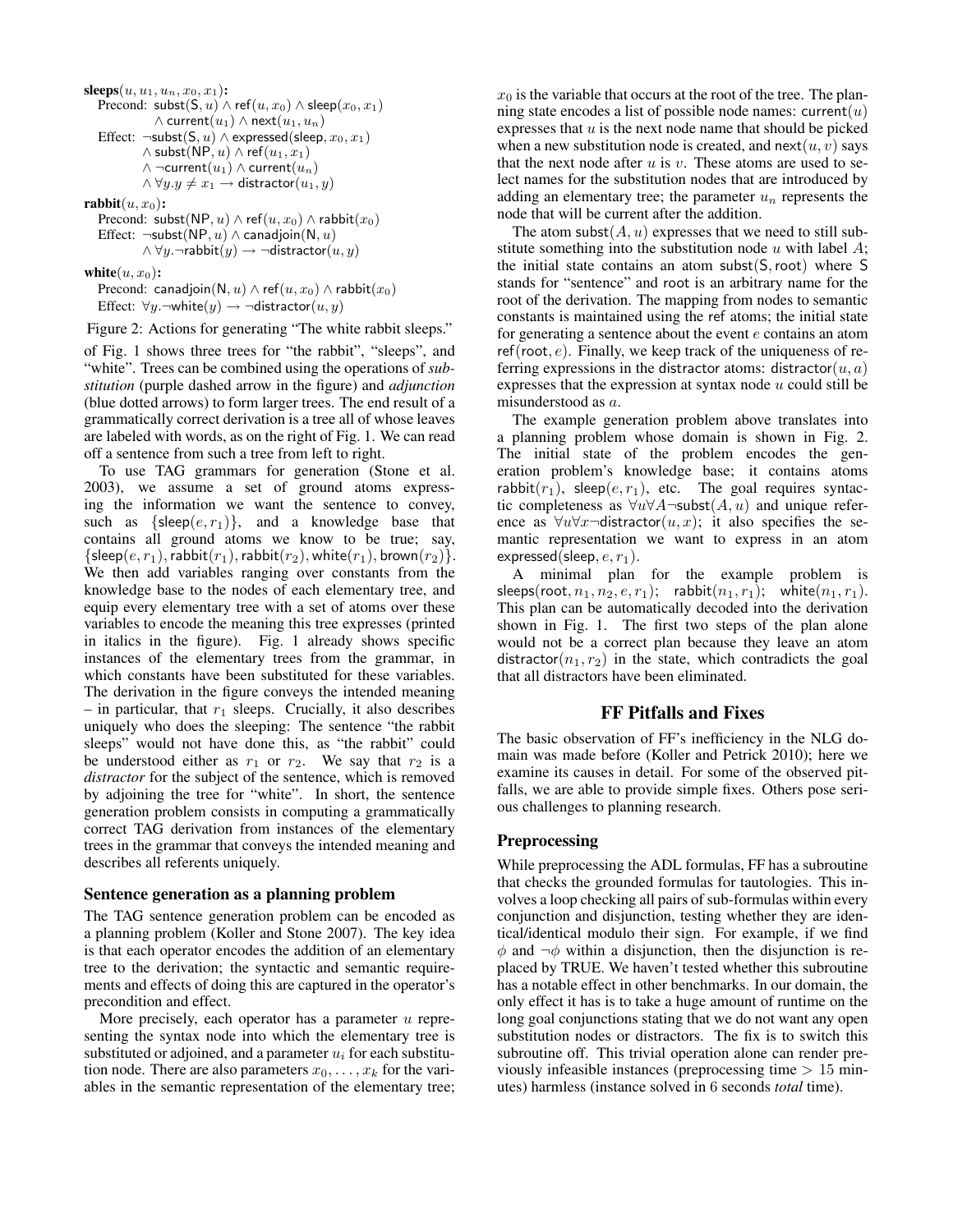FF's preprocessor contains a very small imprudence that apparently didn't surface in other domains, but that does in ours. FF distinguishes operators into "easy" (DNF precondition) and "hard" (non-DNF precondition), which go through different instantiation procedures. The procedure for hard operators uses a data structure encompassing an integer for every possible instantiation of all predicates. Since this does not take into account reachability, it is prohibitively huge in our domain. Now, we actually have no hard operators. But FF builds the data structure anyway, which exhausts memory and causes a segmentation fault on serious instances.

#### **Search Techniques**

FF's preprocessing pitfalls are certainly baffling, but easily fixed. We now turn our attention to some of FF's search techniques, variations of which are used in many planners, and which are very much not easily fixed. Our solution for the moment are simple configuration changes.

First, we consider Koehler and Hoffmann's (2000) "reasonable goal orderings", variants and extensions of which are in prominent use today, e.g. in LAMA (Richter, Helmert, and Westphal 2008). FF as used in the 2000 competition approximates reasonable orders as a preprocess and then partitions the goal set into a *goal agenda*, a sequence of goal subsets. Each subset is posed to the planner in isolation. The final plan is the concatenation of the plans for all entries.

The goal agenda is completely off-target in our domain. The most striking point concerns the interaction between the goal to create a sentence  $(\neg \textsf{subst}(S, \textsf{root})$  in the rabbit example), and the goal to express a certain meaning (expressed(sleep,  $e, r_1$ )). The goal agenda orders the former before the latter because it detects that, once a meaning is expressed, the sentence creation has started and it is not possible to start anew anymore. Unless the inverse also holds,<sup>1</sup>  $subst(S, root)$  is alone in the first goal agenda entry. Consequently, the planner decides to generate *any* sentence, with some arbitrary meaning. If it happens to be the wrong sentence, the planner is stuck in a dead-end. It is not clear to us, at this point, how goal ordering techniques could be modified so that they return more sensible results.

In our improved FF, the goal agenda is simply switched off. Having thus disposed of goal orderings, let us turn our attention to the relaxed plan heuristic. This meets its Waterloo in the unusual life-cycle of facts encoding substitution nodes and distractors. These facts are required to be false in the goal, and most of them are initially false. However, any valid plan must make many of them true at some intermediate time point (e.g. distractors arise depending on the decisions taken by the planner). Hence, from the perspective of the relaxed plan heuristic, from one state to the next whole classes of goals suddenly appear "out of the blue".

Consider again the rabbit example. In the initial state, the relaxed plan has length 1 because we only need to achieve  $\neg$ subst(S, root) and expressed(sleep, e,  $r_1$ ), which is done by the single action "sleeps". However, that action has the

effect  $\forall y \cdot y \neq x_1 \rightarrow$  distractor $(u_1, y)$ , which introduces new distractors. Thus the relaxed plan for the second state contains *two* actions. In general (if there are n rabbits, say), the relaxed plan may become arbitrarily long. For FF's particular search algorithm, enforced hill-climbing (EHC), this means that *FF turns into a blind breadth-first search*: EHC starts at  $h$  value 1 and thereafter needs to solve the whole problem in order to find a (goal) state with lower  $h$  value.

More generally, from this example we immediately see that, in the terms of Hoffmann (2005), the exit distance from local minima under  $h^+$  is unbounded. Also, we have unrecognized dead-ends, i.e., dead-end states that have a relaxed plan. An example is the initial state of a task that it unsolvable because not all distractors can be removed; its  $h$  value will still be 1. So the domain is in the most difficult class of Hoffmann's (2005) planning domain taxonomy. While it shares this property with several other challenging domains, turning EHC into a breadth-first search is unheard of.

Can we design heuristics that are better at dealing with the life-cycle of substitution nodes and distractors? It is easy to see that the problem of not noticing them in the initial state is present for most known heuristics (Helmert 2004; Richter, Helmert, and Westphal 2008; Karpas and Domshlak 2009; Helmert and Domshlak 2009; Cai, Hoffman, and Helmert 2009). The two notable exceptions are the  $h^m$  family, and abstraction heuristics. We ran a few tests with a variant of the example problem involving 10 rabbits. The Graphplan estimate for the initial state is 4, i.e.,  $h^2$  is better than  $h^{\dagger}$  here (although still far from the real goal distance of 14). With merge&shrink (Helmert, Haslum, and Hoffmann 2007), we obtained the estimate 11 for the initial state, which is much better. Still the search space with that latter heuristic remained fairly large (5200 nodes vs. 13800 nodes for blind search), and it is not clear how well the technique will scale to larger instances and instances with a more complex grammar. Certainly, interesting challenges remain.

The only FF technique that appears to be clearly useful here is its action pruning technique. While the relaxed plan is often much too short, it appears to always contain at least one of the actions that actually are useful. Given the above observations, we modified FF to directly run best-first search with helpful actions (as opposed to original FF, which switches to best-first with*out* helpful actions if EHC fails).

#### **Experiments**

To evaluate the effect of our changes on the efficiency of the planner on practical inputs, we ran a series of experiments using the XTAG Grammar (XTAG Research Group 2001), a large-scale tree-adjoining grammar of English, from which we selected all lexicon entries for seven words we used in the experiments. We set up inputs to generate sentences of the form " $S_1$  and  $S_2$  and ... and  $S_n$ ", i.e. a conjunction of n sentences. Each sentence  $S_i$  is of the form "X admires Y". X and Y are unique referring expressions, such as "the rich businessman". For each experiment, we have a parameter  $d$ that specifies how many adjectives are needed to distinguish the referent uniquely – in particular,  $d = 0$  means we can say "the businessman", and  $d = 2$  means we must say "the rich sad businessman".

<sup>&</sup>lt;sup>1</sup>The inverse holds if, in the given grammar, the only way to communicate a meaning is in the main clause – i.e., there are no subordinate clauses like "the sleeping rabbit".